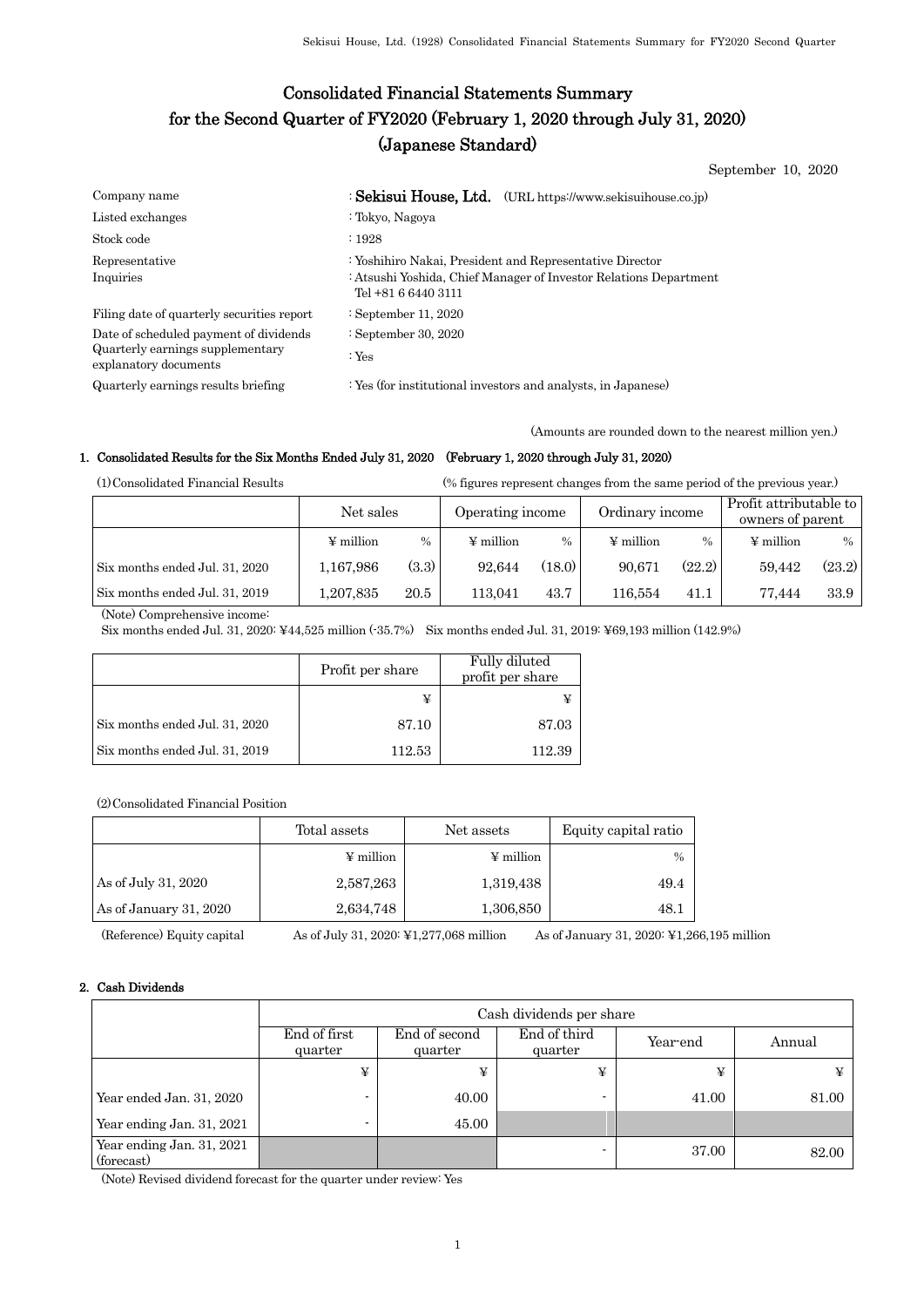#### 3. Consolidated Results Forecast for FY2020 (February 1, 2020 through January 31, 2021)

(% figures represent changes from the same period of the previous year.)

|                              | Net sales         |               | Operating income  |      | Ordinary income   |        | Profit attributable to<br>owners of parent |        | Profit<br>per share |
|------------------------------|-------------------|---------------|-------------------|------|-------------------|--------|--------------------------------------------|--------|---------------------|
|                              | $\angle$ millions | $\frac{0}{0}$ | $\angle$ millions | $\%$ | $\angle$ millions |        | $\angle$ millions                          | %      | ¥                   |
| Year ending January 31, 2021 | 2.415,000         | (0.0)         | 175,000(14.7)     |      | 172,500           | (19.4) | 114.000                                    | (19.3) | 167.22              |

(Note) Revised forecast for the quarter under review: Yes

#### Notes

(1)Changes in significant subsidiaries (changes in specific subsidiaries that caused a change in scope of consolidation): Not applicable

New Consolidated Companies:  $\cdot$  Excluded:

(2)Application of accounting treatment specific to the preparations for consolidated quarterly financial statements: Not applicable

(3)Changes in accounting policies, accounting estimates and restatements

- (a) Changes in accounting policies due to amendment of accounting standards: Not applicable
- (b) Changes in accounting policies due other than (a): Not applicable
- (c) Changes in accounting estimates: Not applicable
- (d) Restatements: Not applicable

(4)Number of shares outstanding (common stock)

(i) Number of shares outstanding at the end of each period (including treasury stock):

As of Jul. 31, 2020: 684,683,466 shares As of Jan. 31, 2020: 690,683,466 shares

(ii) Number of treasury stock at the end of each period:

As of Jul. 31, 2020: 2,718,010 shares As of Jan. 31, 2020: 7,222,070 shares

 (iii) Average number of shares outstanding in each period (cumulative quarterly consolidated accounting period): Six months ended Jul. 31, 2020: 682,458,886 shares Six months ended Jul. 31, 2019: 688,235,978 shares

#### \* This quarterly financial results report is exempt from quarterly review.

#### \* Notes Regarding the Appropriate Use of Results Forecasts and Other Important Matters

Descriptions regarding forward-looking statements, etc. contained in these materials are based on information currently available to the Company and certain assumptions judged reasonable. The Company makes no warranty as to the feasibility of its projections. Future results may differ materially from projections due to various factors. For the assumptions underlying the earnings forecast, please see "(3) Information Regarding Consolidated Results Forecast" in "1. Qualitative Information Regarding the Consolidated Results for the Six Months Ended July 31, 2020 " of the "Attached Material" on page 11.

(Obtaining supplementary explanatory documents)

The Company plans to hold a briefing for institutional investors and analysts on September 10, 2020. Relevant financial explanatory documents to be handed out at the briefing will be posted on our official website on the same day.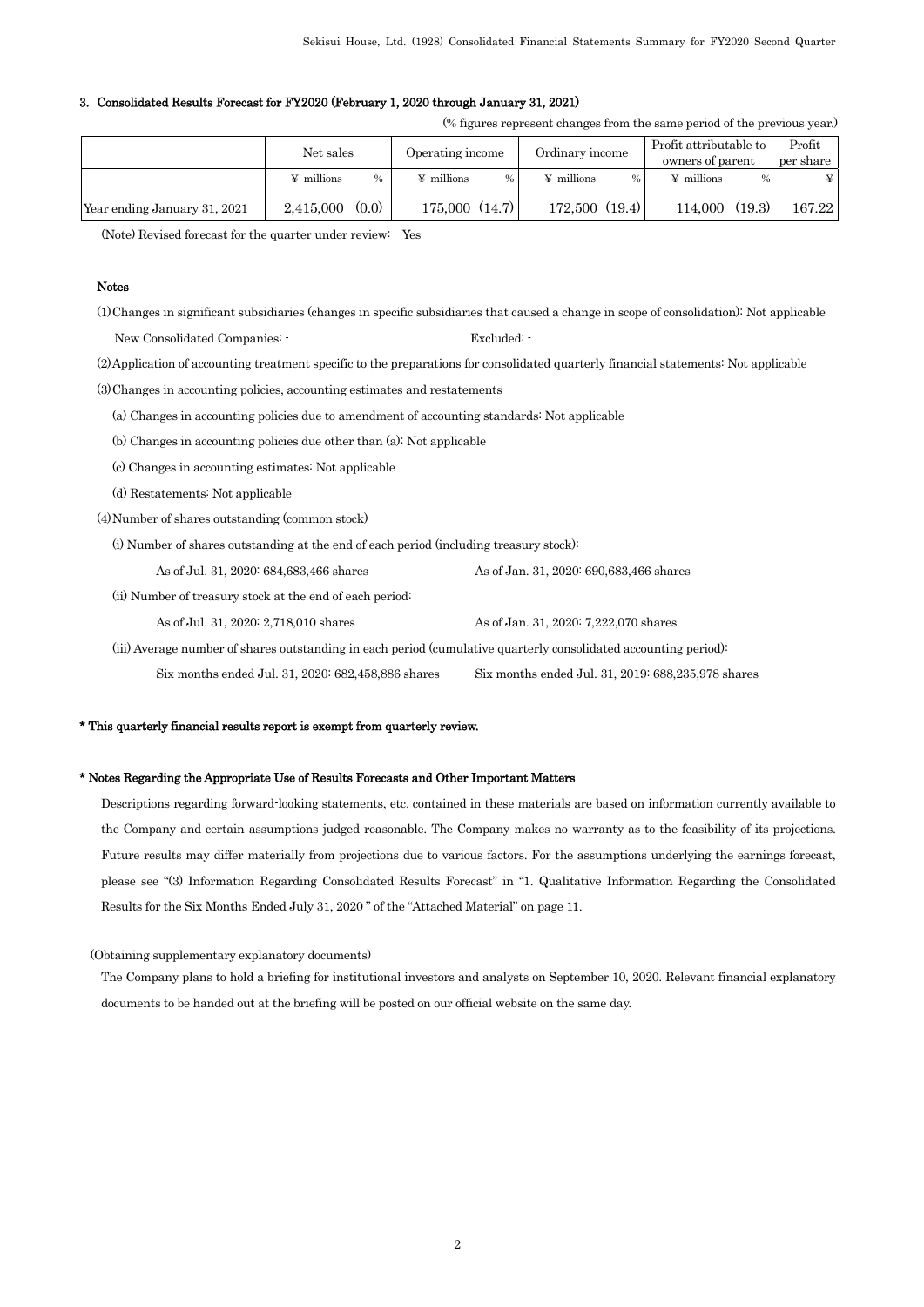# TABLE OF CONTENTS OF THE ATTACHED MATERIAL

|    |     | Qualitative Information Regarding the Consolidated Results for the First Six Months under Review …… 6                                                                                                                                                                                                                                                                        |      |
|----|-----|------------------------------------------------------------------------------------------------------------------------------------------------------------------------------------------------------------------------------------------------------------------------------------------------------------------------------------------------------------------------------|------|
|    | (1) |                                                                                                                                                                                                                                                                                                                                                                              | - 6  |
|    |     |                                                                                                                                                                                                                                                                                                                                                                              | - 11 |
|    | (3) | Information Regarding Consolidated Results Forecast ……………………………………………………………………………                                                                                                                                                                                                                                                                                            | 11   |
|    |     |                                                                                                                                                                                                                                                                                                                                                                              |      |
| 2. |     |                                                                                                                                                                                                                                                                                                                                                                              |      |
|    | (1) |                                                                                                                                                                                                                                                                                                                                                                              | - 12 |
|    | (2) | Consolidated Quarterly Statement of Income and Consolidated Quarterly Statement of Comprehensive Income <sup>14</sup>                                                                                                                                                                                                                                                        |      |
|    |     | Consolidated Quarterly Statement of Income                                                                                                                                                                                                                                                                                                                                   |      |
|    |     |                                                                                                                                                                                                                                                                                                                                                                              |      |
|    |     | Consolidated Quarterly Statement of Comprehensive Income                                                                                                                                                                                                                                                                                                                     |      |
|    |     |                                                                                                                                                                                                                                                                                                                                                                              |      |
|    | (3) |                                                                                                                                                                                                                                                                                                                                                                              | - 15 |
|    |     | $\label{thm:1} \mbox{(Notes Regarding Assumption of a Going Concern)\n\n\mbox{concern}\n\mbox{}\n\mbox{}\n\mbox{}\n\mbox{}\n\mbox{}\n\mbox{}\n\mbox{}\n\mbox{}\n\mbox{}\n\mbox{}\n\mbox{}\n\mbox{}\n\mbox{}\n\mbox{}\n\mbox{}\n\mbox{}\n\mbox{}\n\mbox{}\n\mbox{}\n\mbox{}\n\mbox{}\n\mbox{}\n\mbox{}\n\mbox{}\n\mbox{}\n\mbox{}\n\mbox{}\n\mbox{}\n\mbox{}\n\mbox{}\n\mbox$ | - 15 |
|    |     |                                                                                                                                                                                                                                                                                                                                                                              |      |
|    |     |                                                                                                                                                                                                                                                                                                                                                                              |      |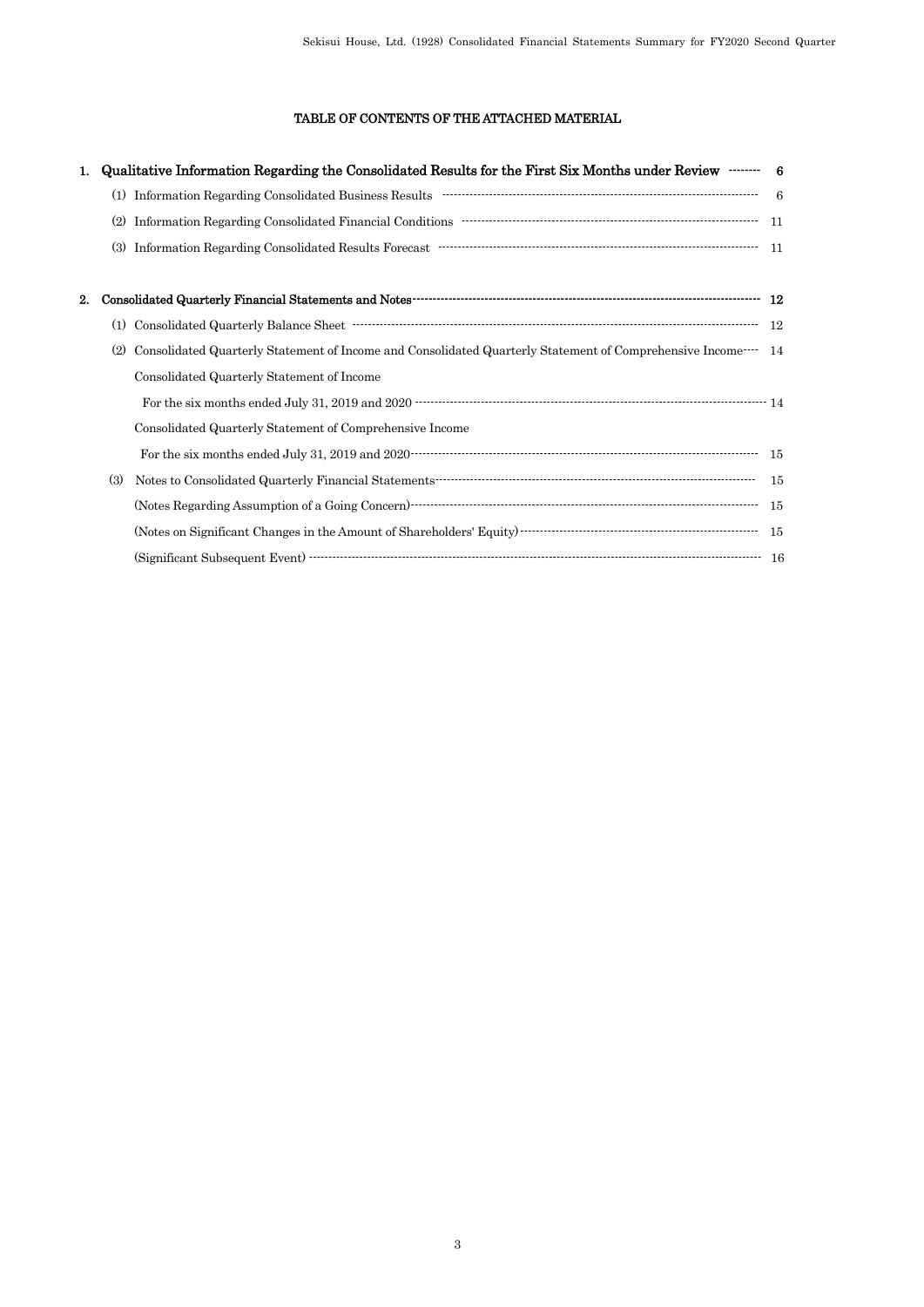# Appendix: Segment breakdown for the Six Months Ended July 31, 2020

# Consolidated

| (1) Sales                       |                                   |                                   |                                   | $\Psi$ millions |
|---------------------------------|-----------------------------------|-----------------------------------|-----------------------------------|-----------------|
|                                 |                                   | Six months ended<br>July 31, 2019 | Six months ended<br>July 31, 2020 | $YOY$ (%)       |
|                                 | Custom detached houses            | 201,777                           | 157,560                           | (21.9)          |
|                                 | Rental housing                    | 172,980                           | 176,322                           | 1.9             |
| Built-to-order<br>Business      | Architectural / Civil engineering | 23,382                            | 160,110                           | 584.7           |
|                                 | Subtotal                          | 398,140                           | 493,993                           | 24.1            |
|                                 | Remodeling                        | 77,518                            | 68,978                            | (11.0)          |
| Supplied<br>Housing<br>Business | Real estate management fees       | 266,173                           | 277,058                           | 4.1             |
|                                 | Subtotal                          | 343,692                           | 346,036                           | 0.7             |
|                                 | Houses for sale                   | 83,663                            | 62,771                            | (25.0)          |
| Development<br>Business         | Condominiums                      | 35,429                            | 41,796                            | 18.0            |
|                                 | Urban redevelopment               | 99,070                            | 46,558                            | (53.0)          |
|                                 | Subtotal                          | 218,164                           | 151,126                           | (30.7)          |
|                                 | Overseas Business                 | 208,912                           | 140,523                           | (32.7)          |
|                                 | Other Businesses                  | 38,925                            | 36,306                            | (6.7)           |
|                                 | Consolidated                      | 1,207,835                         | 1,167,986                         | (3.3)           |

| (2) Operating income and Operating margin | ¥ millions                        |                  |                                   |           |
|-------------------------------------------|-----------------------------------|------------------|-----------------------------------|-----------|
|                                           |                                   | Six months ended | Six months ended                  |           |
|                                           |                                   | July 31, 2019    | July 31, 2020                     | $YOY$ (%) |
|                                           |                                   | Amount           | Amount                            |           |
|                                           |                                   |                  | Operating margin Operating margin |           |
|                                           | Custom detached houses            | 24,538           | 14,904                            | (39.3)    |
|                                           |                                   | 12.2%            | 9.5%                              |           |
|                                           | Rental housing                    | 23,128           | 21,814                            | (5.7)     |
|                                           |                                   | 13.4%            | 12.4%                             |           |
| Built-to-order<br>Business                |                                   | (832)            | 11,668                            |           |
|                                           | Architectural / Civil engineering | $(3.6\%)$        | 7.3%                              |           |
|                                           |                                   | 46,834           | 48,388                            | 3.3       |
|                                           | Subtotal                          | 11.8%            | 9.8%                              |           |
|                                           |                                   | 12,213           | 9,789                             | (19.9)    |
|                                           | Remodeling                        | 15.8%            | 14.2%                             |           |
|                                           | Real estate management fees       | 21,073           | 22,729                            | 7.9       |
| Supplied<br>Housing<br>Business           |                                   | 7.9%             | 8.2%                              |           |
|                                           |                                   | 33,287           | 32,518                            | (2.3)     |
|                                           | Subtotal                          | 9.7%             | 9.4%                              |           |
|                                           | Houses for sale                   | 7,691            | 3,620                             | (52.9)    |
|                                           |                                   | 9.2%             | 5.8%                              |           |
| Development<br>Business                   | Condominiums                      | 4,203            | 6,050                             | 43.9      |
|                                           |                                   | 11.9%            | 14.5%                             |           |
|                                           |                                   | 11,617           | 9,556                             | (17.7)    |
|                                           | Urban redevelopment               | 11.7%            | 20.5%                             |           |
|                                           |                                   | 23,512           | 19,226                            | (18.2)    |
|                                           | Subtotal                          | 10.8%            | 12.7%                             |           |
|                                           |                                   | 30,125           | 15,616                            | (48.2)    |
| Overseas Business                         |                                   | 14.4%            | 11.1%                             |           |
|                                           |                                   | 213              | (1, 417)                          |           |
|                                           | Other Businesses                  | 0.5%             | $(3.9\%)$                         |           |
|                                           | Eliminations and back office      | (20, 932)        | (21, 687)                         |           |
|                                           | Consolidated                      | 113,041          | 92,644                            | (18.0)    |
|                                           |                                   | 9.4%             | 7.9%                              |           |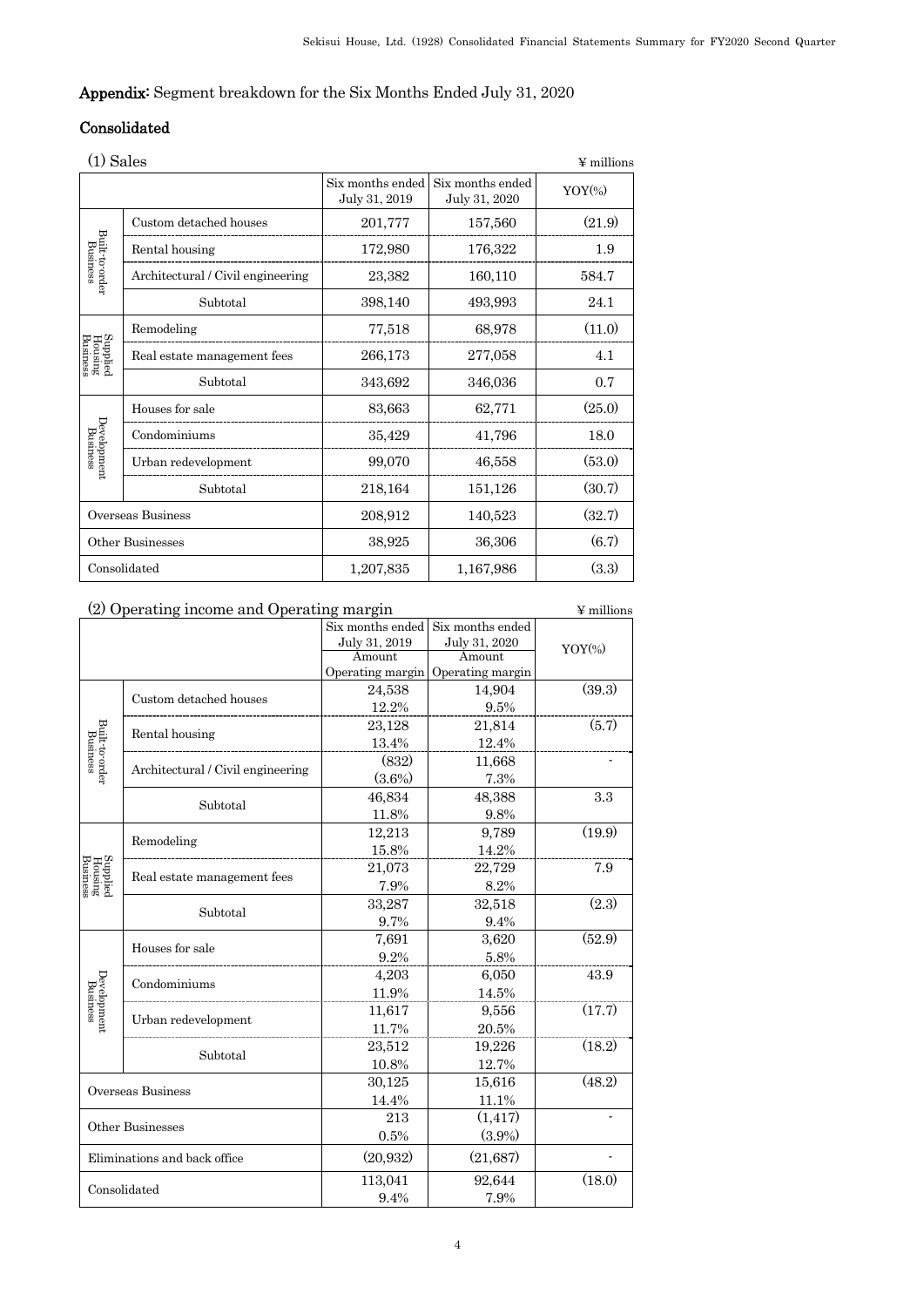| $\left(3\right)$<br>Orders<br>¥ millions |                                   |                                   |                                   |           |
|------------------------------------------|-----------------------------------|-----------------------------------|-----------------------------------|-----------|
|                                          |                                   | Six months ended<br>July 31, 2019 | Six months ended<br>July 31, 2020 | $YOY$ (%) |
|                                          | Custom detached houses            | 192,898                           | 155,304                           | (19.5)    |
|                                          | Rental housing                    | 203,152                           | 178,667                           | (12.1)    |
| Built-to-order<br>Business               | Architectural / Civil engineering | 25,396                            | 136,302                           | 436.7     |
|                                          | Subtotal                          | 421,447                           | 470,274                           | 11.6      |
|                                          | Remodeling                        | 80,279                            | 66,593                            | (17.0)    |
| Supplied<br>Housing<br>Business          | Real estate management fees       | 266,173                           | 277,058                           | 4.1       |
|                                          | Subtotal                          | 346,452                           | 343,651                           | (0.8)     |
|                                          | Houses for sale                   | 80,474                            | 67,223                            | (16.5)    |
| Development<br>Business                  | Condominiums                      | 35,802                            | 28,236                            | (21.1)    |
|                                          | Urban redevelopment               | 109,791                           | 33,686                            | (69.3)    |
|                                          | Subtotal                          | 226,068                           | 129,145                           | (42.9)    |
|                                          | Overseas Business                 | 286,053                           | 160,488                           | (43.9)    |
|                                          | Other Businesses                  | 45,391                            | 31,865                            | (29.8)    |
|                                          | Consolidated                      | 1,325,413                         | 1,135,426                         | (14.3)    |

|                                 | (4) Order backlog                 |                           |                        | $\Psi$ millions |
|---------------------------------|-----------------------------------|---------------------------|------------------------|-----------------|
|                                 |                                   | As of<br>January 31, 2020 | As of<br>July 31, 2020 | YOY (%)         |
|                                 | Custom detached houses            | 184,302                   | 182,045                | (1.2)           |
| Built-to-order<br>Business      | Rental housing                    | 376,538                   | 378,884                | 0.6             |
|                                 | Architectural / Civil engineering | 386,561                   | 362,754                | (6.2)           |
|                                 | Subtotal                          | 947,402                   | 923,684                | (2.5)           |
|                                 | Remodeling                        | 27,976                    | 25,591                 | (8.5)           |
| Supplied<br>Housing<br>Business | Real estate management fees       |                           |                        |                 |
|                                 | Subtotal                          | 27,976                    | 25,591                 | (8.5)           |
|                                 | Houses for sale                   | 41,513                    | 45,965                 | 10.7            |
| Development<br>Business         | Condominiums                      | 87,762                    | 74,202                 | (15.5)          |
|                                 | Urban redevelopment               | 30,613                    | 17,741                 | (42.0)          |
|                                 | Subtotal                          | 159,889                   | 137,908                | (13.7)          |
|                                 | Overseas Business                 | 222,324                   | 242,289                | 9.0             |
|                                 | Other Businesses                  | 50,854                    | 46,414                 | (8.7)           |
|                                 | Consolidated                      | 1,408,448                 | 1,375,887              | (2.3)           |

The Architectural / Civil engineering Business was included in the reporting segment starting with the first quarter under review. Therefore, figures for the first quarter of the previous fiscal year are also presented after the reclassification.

## 5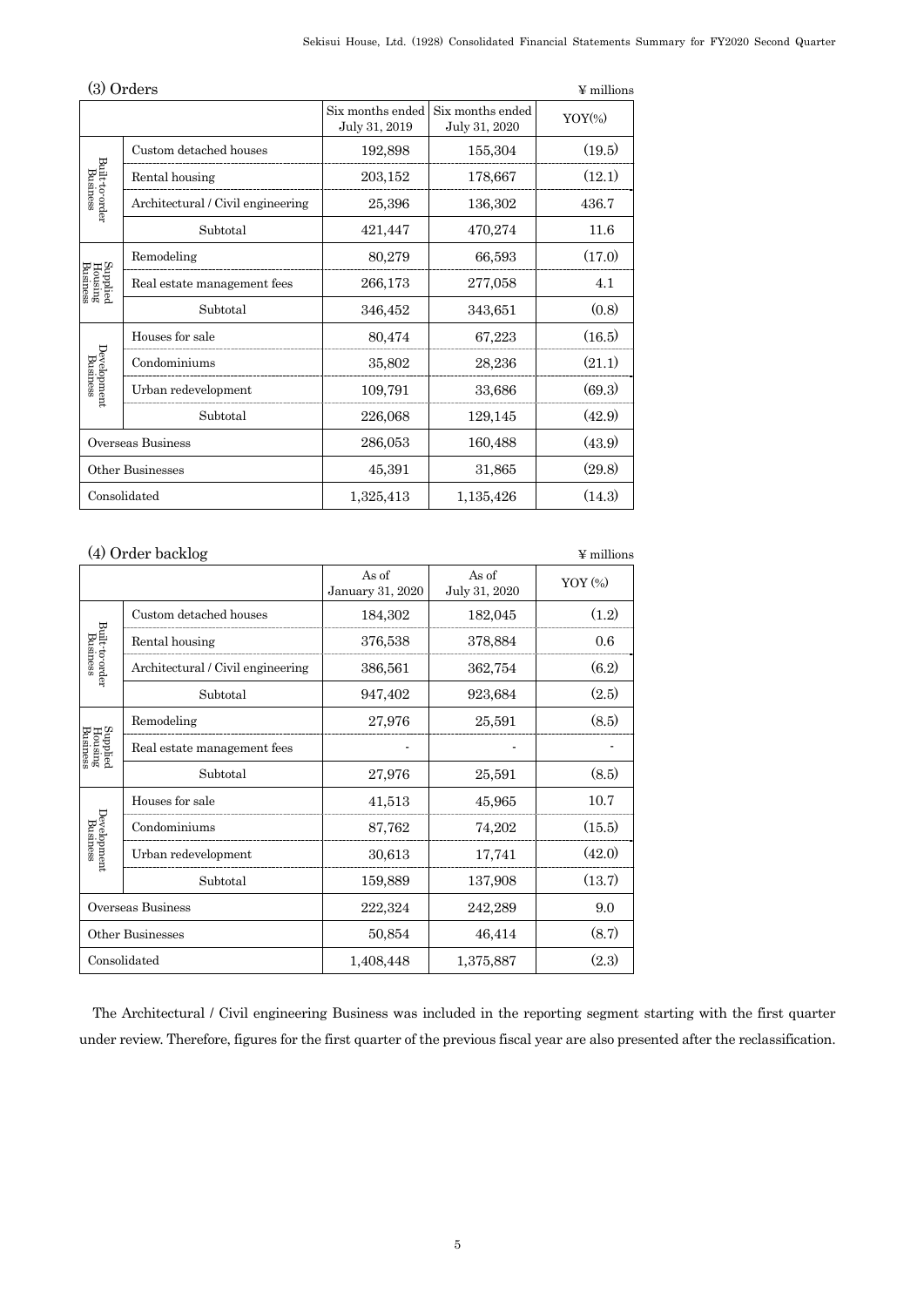#### 1. Qualitative Information Regarding the Consolidated Results for the First Six Months under Review

#### (1) Information Regarding Consolidated Business Results

During the first six months of the consolidated fiscal year under review, the global economy rapidly contracted and entered an extremely difficult situation due to the COVID-19 pandemic. In Japan, corporate earnings were substantially depressed, reflecting measures to prevent the spread of COVID-19 and intense rainfall in July, among other factors. On the other hand, under circumstances in which the levels of social economic activities rose gradually, personal consumption and certain aspects of production showed signs of a recovery.

In the housing market in Japan, the number of new housing starts declined, mainly due to the impact of the reactionary decline from the consumption tax hike since last year. In addition, the severe conditions continued for orders received in the entire market primarily due to self-restraint in sales activities to prevent the spread of COVID-19. Although there are signs of a recovery with the phased resumption of economic activities, the situation remains unpredictable.

Under these circumstances, the Company prioritized the safety of customers, suppliers, affiliates and employees, and continuously took measures and provided responses necessary to control the spread of the disease. The Company continued its initiatives to propose plans to customers through a web conference system in sales activities for the custom detached houses business and the remodeling business. It also focused its efforts on sales activities targeting corporations in the rental housing business. Simultaneously, the Company gradually resumed sales activities through open houses and so forth.

In the Overseas Business, although sales fell temporarily in the housing market in the United States due to an increase in COVID-19 infections, sales recovered to the level of a year ago, partly buoyed by the historically low level of mortgage rates since April.

To mark the 60th anniversary of its founding, the Company has adopted "Make home the happiest place in the world" as its global vision for the next 30 years, and has established the goal of becoming a global company that offers integrated proposals of technologies, lifestyle design and services, based on the residential domain. It has also formulated a fifth mid-term management plan (FY2020-FY2022) and established "Further strengthening core businesses and embarking on new businesses" as a fundamental policy under the management direction, "Deployment of growth strategies focused on the residential business domain."

As part of the initiatives taken for new businesses, the Company continued to develop the Platform House to aid happiness in the era of the 100-year lifespan while simultaneously conducting research and development to launch HED-Net, the world's first in-home early detection network.

In addition, with Marriott International, in the Trip Base *Michi-no-Eki* Stations Project implemented as a regional revitalization project, the Company decided to open Fairfield by Marriott adjacent to *Michi-no-Eki* stations, in cooperation with 25 prefectural governments and 34 partner companies. Starting in October 2020, hotels will gradually be opened at 8 locations in 4 prefectures.

Furthermore, the Company will launch the industry's first one-stop service that uses blockchain technologies to simplify the tedious process of moving into rental housing by the end of fiscal year 2020.

In the first six months of the consolidated fiscal year under review, net sales amounted to ¥1,167,986 million (down 3.3% year-on-year). Operating income amounted to ¥92,644 million (down 18% year-on-year), ordinary income to ¥90,671 million (down 22.2% year-on-year) and profit attributable to owners of parent to ¥59,442 million (down 23.2% year-on-year).

Business results by segments are as follows. It should be noted that new reportable segments apply from the first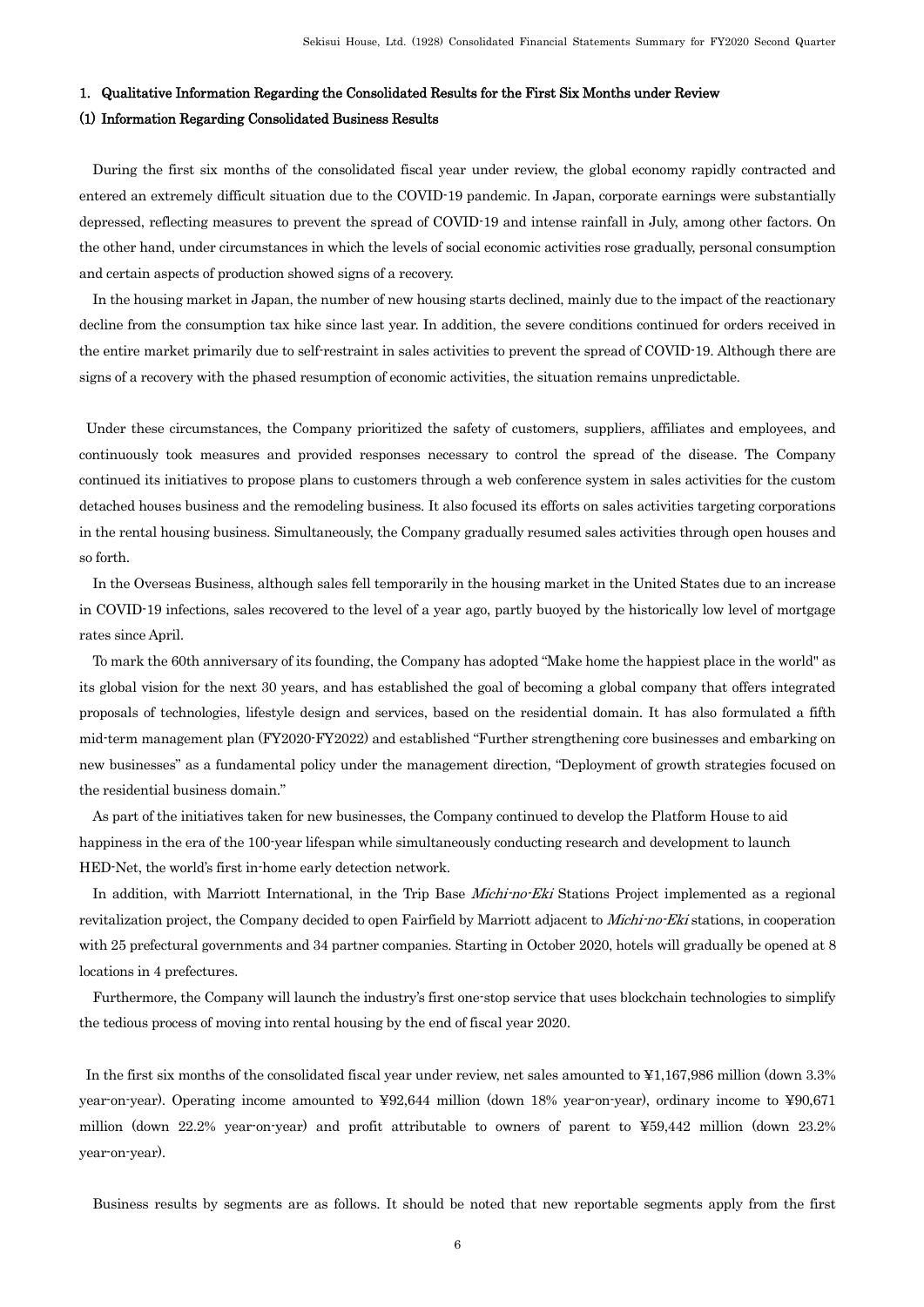quarter of the consolidated fiscal year under review and that the comparison and analysis of figures for the first six months ended July 31, 2020 are based on the new reportable segments.

## <Built-to-Order Business>

## (Custom detached houses)

In the Custom detached houses business, the Company promoted sales of the Family Suite, a living room with a large area for maintaining a comfortable sense of distance among family members in addition to Green First Zero, its net zero energy house (ZEH), of which the adoption rate reached 87% in FY2019. The Family Suite was created based on the achievements of a study of Houses in which the more you live, the happier you will be, and advanced technologies. As a result, its adoption rate came to approximately 60%. In addition to the current mainstay mid-class and high-end products, the Company boosted the sales of high-priced products with improved specifications and strengthened the second brand marketed by Sekisui House noie Ltd. to promote products in a wider price range.

Due to the spread of COVID-19, however, sales activities were affected by the cancelation of promotional events and orders received decreased. Currently, orders are heading towards a recovery, thanks to online sales activities.

Sales in the Custom detached houses business amounted to ¥157,560 million, down 21.9% year-on-year, and operating income to ¥14,904 million, down 39.3% year-on-year.

#### (Rental housing)

In the Rental housing business, the Company sought to win more orders for rental houses centered on those with three or four-stories by conducting exhaustive marketing in specific areas focused on urban districts and making attractive proposals that lead to stable management in the long term, Moreover, the Company focused on businesses targeting companies and public projects, and promoted sales in non-housing products built using materials shipped from the Company's factories. However, while implementing these activities, sales activities were affected by the cancelation of promotional events, etc. due to the spread of COVID-19, and orders received decreased, despite signs of recovery.

Sales in the Rental housing business amounted to ¥176,322 million, up 1.9 % year-on-year, and operating income to ¥21,814 million, down 5.7% year-on-year.

### (Architectural / Civil engineering)

In the Architectural / Civil engineering business, sales in construction and civil engineering of Konoike Construction Co., Ltd., which became a consolidated subsidiary on October 1, 2019, were posted. The Company carried out sales promotion activities in the non-residential sector, which covers reinforced concrete (RC) commercial buildings, shops, offices and nursery schools.

Sales in the Architectural / Civil engineering business amounted to ¥160,110 million, up 584.7% year-on-year, and operating income to ¥11,668 million.

## <Supplied Housing Business>

#### (Remodeling)

In the Remodeling business, the Company promoted its shift from maintenance-based remodeling to proposal-based remodeling, which offers lifestyle ideas, and environment-based remodeling, such as energy-saving renovation, and took

7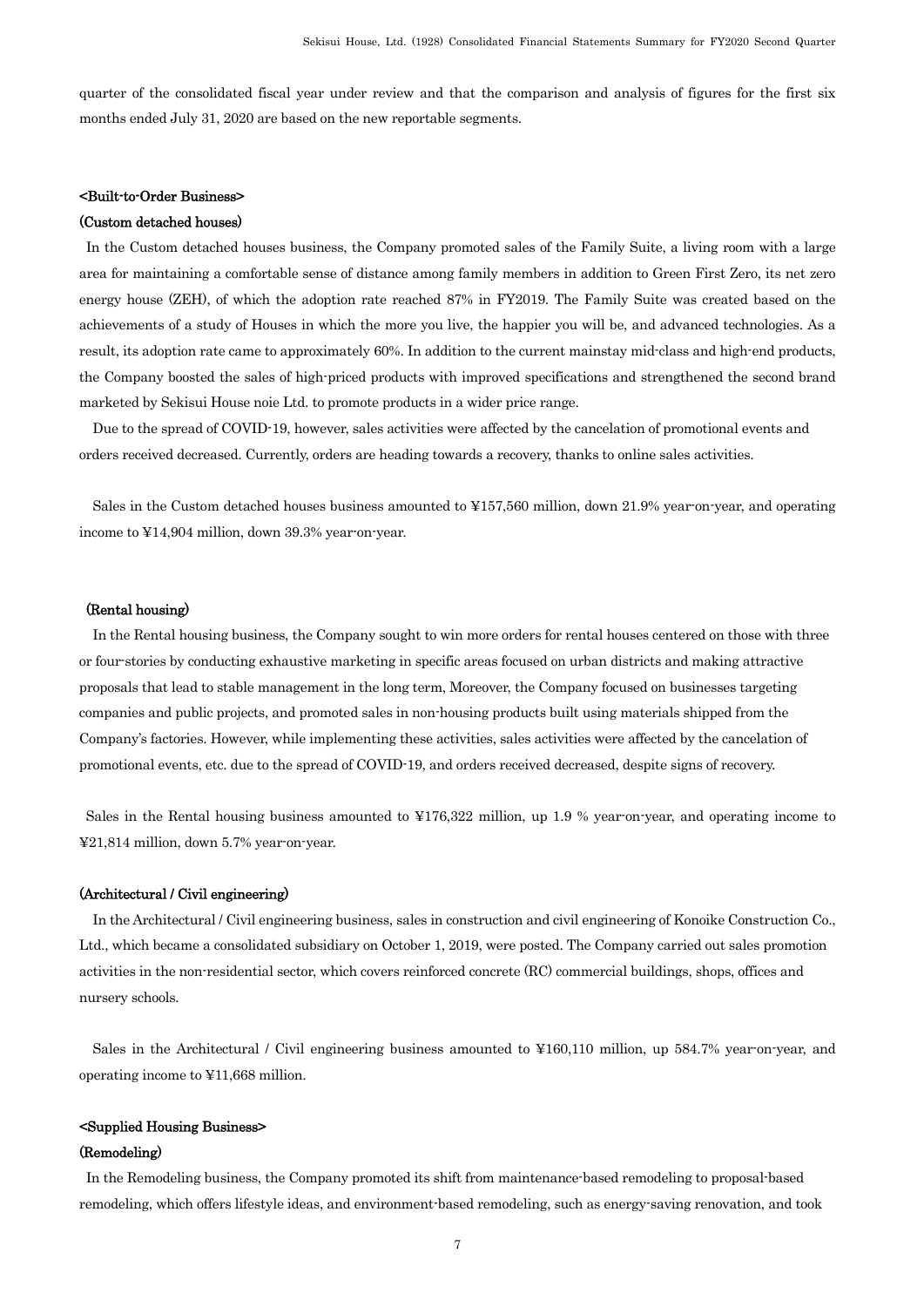steps to bolster its sales structure. To owners of detached houses, the Company proposed Green First Renovation "Idokoro Dan-netsu," products based on the idea of partial insulation. To the owners of Sha-Maison rental houses, the Company proposed renovations that would contribute to stable management in the long term, including the maintenance and improvement of rent levels and occupancy rates.

However, orders received decreased due to the reduction in sales activities and visits, reflecting the spread of COVID-19. Similar to the Custom detached houses business, orders are heading for recovery at the moment, thanks to initiatives promoted through presentations incorporating virtual reality and online seminars.

Sales in the Remodeling business amounted to ¥68,978 million, down 11.0% year-on-year, and operating income to ¥9,789 million, down 19.9% year-on-year.

#### (Real estate management fees)

In the Real estate management fees business, Sekiwa Real Estate companies changed their trade names to Sekisui House Real Estate companies and strengthened the rental and brokerage businesses to unify products under the Sekisui House brand and improve the unified business operation of the entire Group.

The number of Sha-Maison rental housing units for block leasing and that of housing units under management is commissioned achieved solid growth through. Under this condition, the Company maintained high occupancy rates by meeting demand for high-quality rental houses featuring hotel-like specifications.

Sales in the Real estate management fees business amounted to ¥277,058 million, up 4.1% year-on-year, and operating income to ¥22,729 million, up 7.9% year-on-year.

#### <Development Business>

#### (Houses for sale)

In the Houses for sale business, the Company continued to actively procure high-quality land for first-time buyers and worked to enhance sales to raise asset turnover. In addition, the Company advanced efforts to develop communities of high quality that can be passed on to the next generation in the forms of initiatives for planning and proposing not only individual gardens and external facilities but also integrated rows of houses and activities for supporting community development, adopting the concept of beauty that blooms with time in which attractions and value grow over the years. Sales in the Houses for sale business amounted to ¥62,771 million, down 25.0% year-on-year, and operating income to ¥3,620 million, down 52.9% year-on-year.

### (Condominiums)

In the Condominium business, the Company continued to implement its thorough area-specific strategies and advanced its brand strategies by integrating homebuilding knowhow gained through custom detached houses.

Sales of Grande Maison Shirokanedai 5-chome (Minato-ku, Tokyo) and other properties remained strong.

With respect to deliveries, progress was made as planned for Grande Maison Uehonmachi The Class (Tennoji-ku, Osaka), among other properties.

Sales in the Condominiums business amounted to ¥41,796 million, up 18.0% year-on-year, and operating income to ¥6,050 million, up 43.9% year-on-year.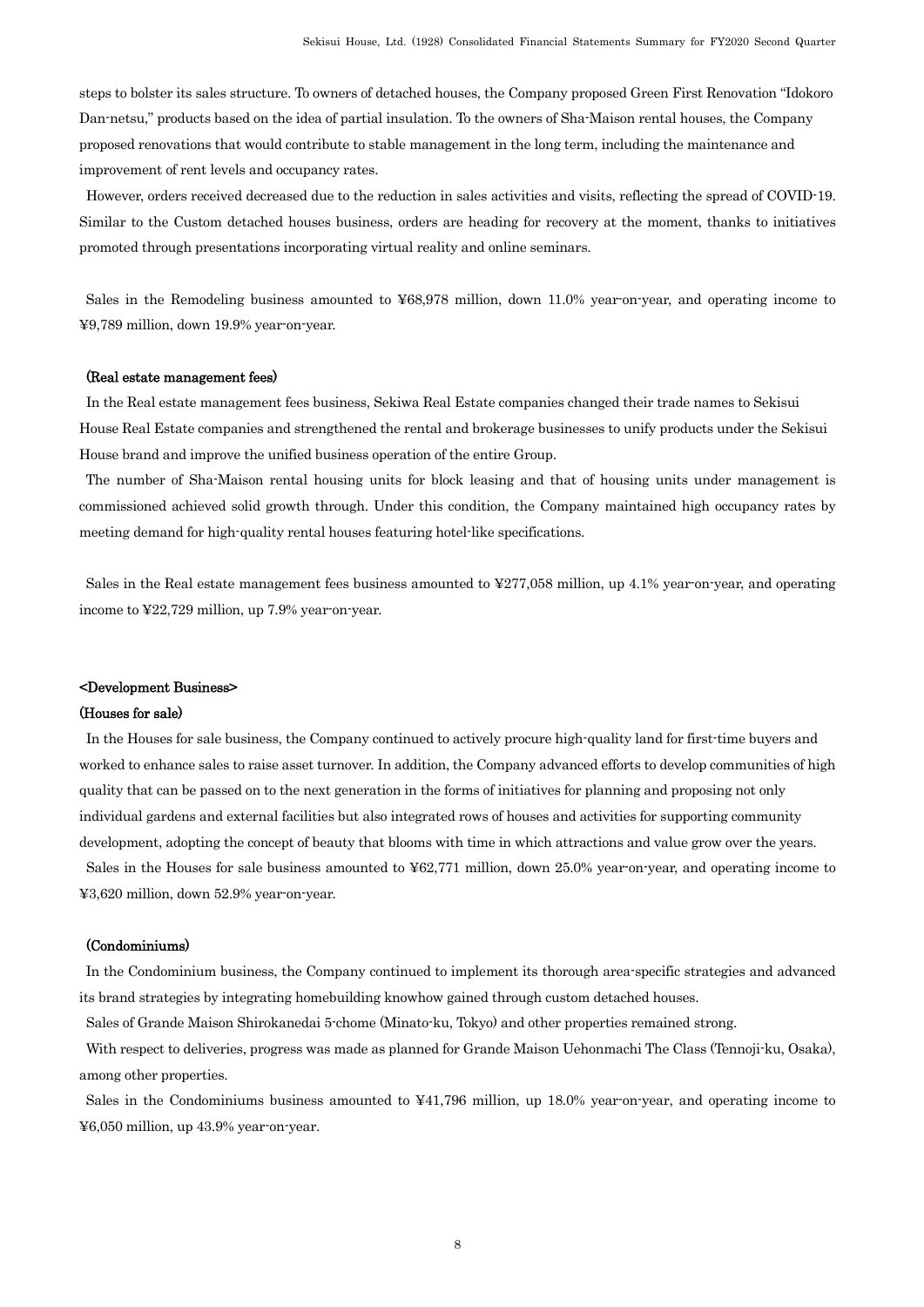### (Urban redevelopment)

In the Urban redevelopment business, occupancy rates for rental properties owned by the Sekisui House Group, such as offices, commercial buildings and Prime Maison rental houses developed by the Company, remained high. Meanwhile, the Company sold properties to Sekisui House Reit, Inc., including The Ritz-Carlton Kyoto (part of the stake) and Grand Mast Hirose Do-ri (Aoba-ku, Sendai) in April.

Sales in the Urban redevelopment business amounted to ¥46,558 million, down 53.0% year-on-year, and operating income to ¥9,556 million, down 17.7% year-on-year.

#### <Overseas Business>

In the Overseas Business, the Company operated its activities in line with the different measures taken in each country facing the spread of COVID-19.

In the United States, the Company completed the delivery of Bear Creek (Denver) in the rental housing development business and contracts for Kiara (Seattle). Also, the housing land development business and Woodside Homes' housing sales business registered robust performance.

In China, the delivery of a condominium in Suzhou was solid.

In Australia, the delivery of The Hermitage (Sydney) in the housing land development business progressed steadily.

Sales in the Overseas Business amounted to ¥140,523 million, down 32.7% year-on-year, and operating income to ¥15,616 million, down 48.2% year-on-year.

#### <Other Businesses>

In the Exterior Business, the Company worked to enhance integrated proposals for houses and external facilities. The Company aggressively made proposals for building original gardens and external facilities in custom detached houses, rental houses, and condominiums based on the Gohon no Ki landscaping plan, through which garden trees are selected from natural and native species to match the local climate.

Moreover, the Company worked to strengthen the Exterior Business mainly through capital and business alliances with gardening companies.

Sales in the Other Businesses amounted to ¥36,306 million, down 6.7% year-on-year, and operating loss to ¥1,417 million.

Aiming to be a leading company in environmental, social, and governance (ESG) management, the Company received for the second consecutive year the Silver Class in the Homebuilding category of the SAM Sustainability Award 2020, a sustainability assessment undertaken by RobecoSAM, a global class assessor of social responsibility investment (SRI).

With respect to environmental efforts, the Company made a decarbonization declaration in 2008 to help build a sustainable society, with 2050 as the target year. The Company has continuously promoted efforts to popularize ZEH and reduce greenhouse gases generated from its business activities.

The Company has adopted, for the first time in the industry, renewable energy-based electricity using Sekisui House Owner Denki at 380 offices across Japan, including open houses and Sumai no Yume Kojo, in an effort to achieve RE100 at an early stage.

In terms of enhancing its position on social issues, the Company continued to create workplaces that would enable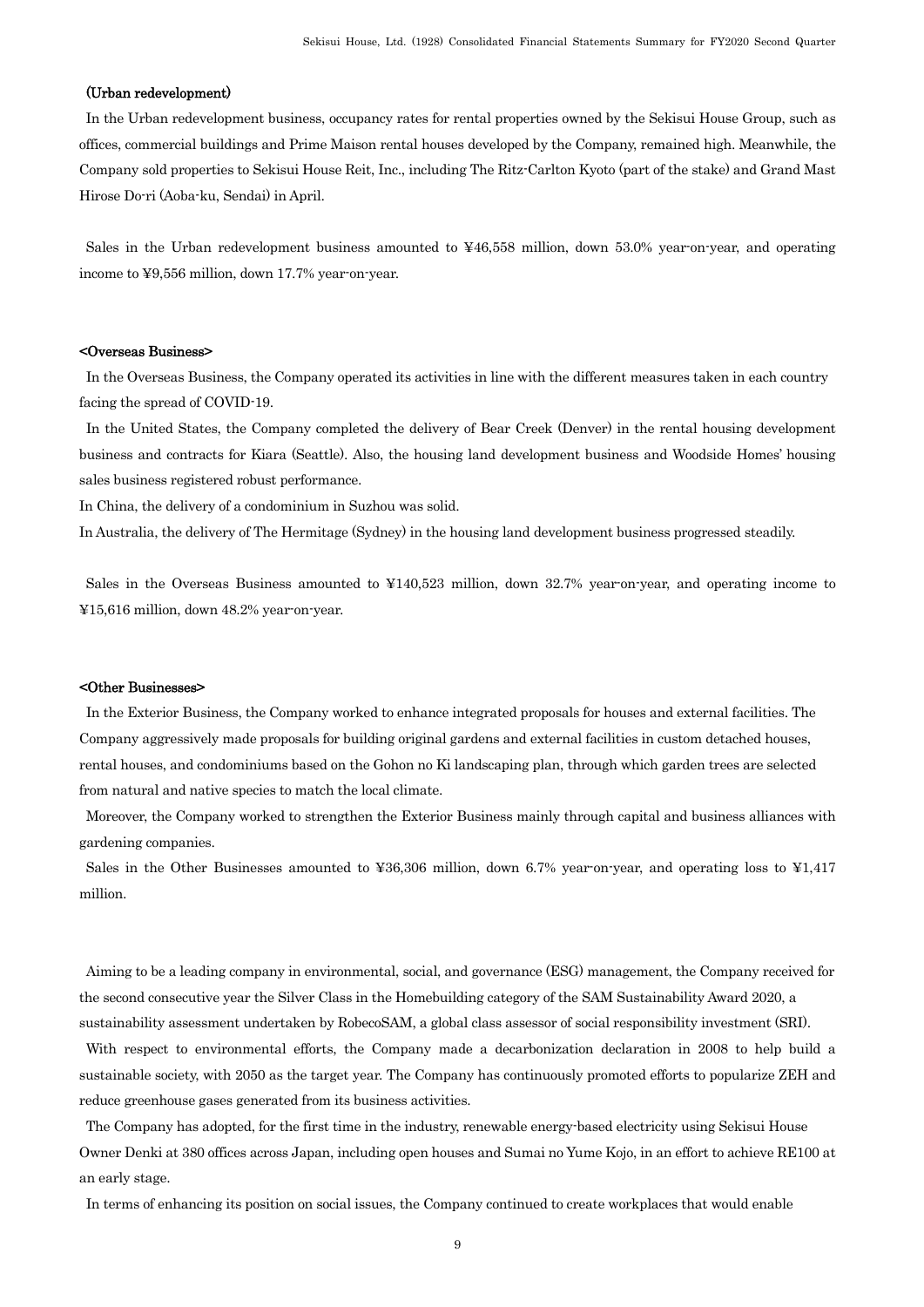employees to maximize their diverse skills and aimed to make diversity a growth driver. These initiatives include childcare leave of at least one month for male employees, which has been taken by all of eligible employees in FY2019.

In the area of governance, the Company has steadily implemented 17 concrete measures in two years since 2018, the year that was positioned as the first year of governance reforms. It will continue to implement governance reforms both from the top management and business management, and develop an organizational climate for achieving innovation and communication to increase the effective of its corporate governance.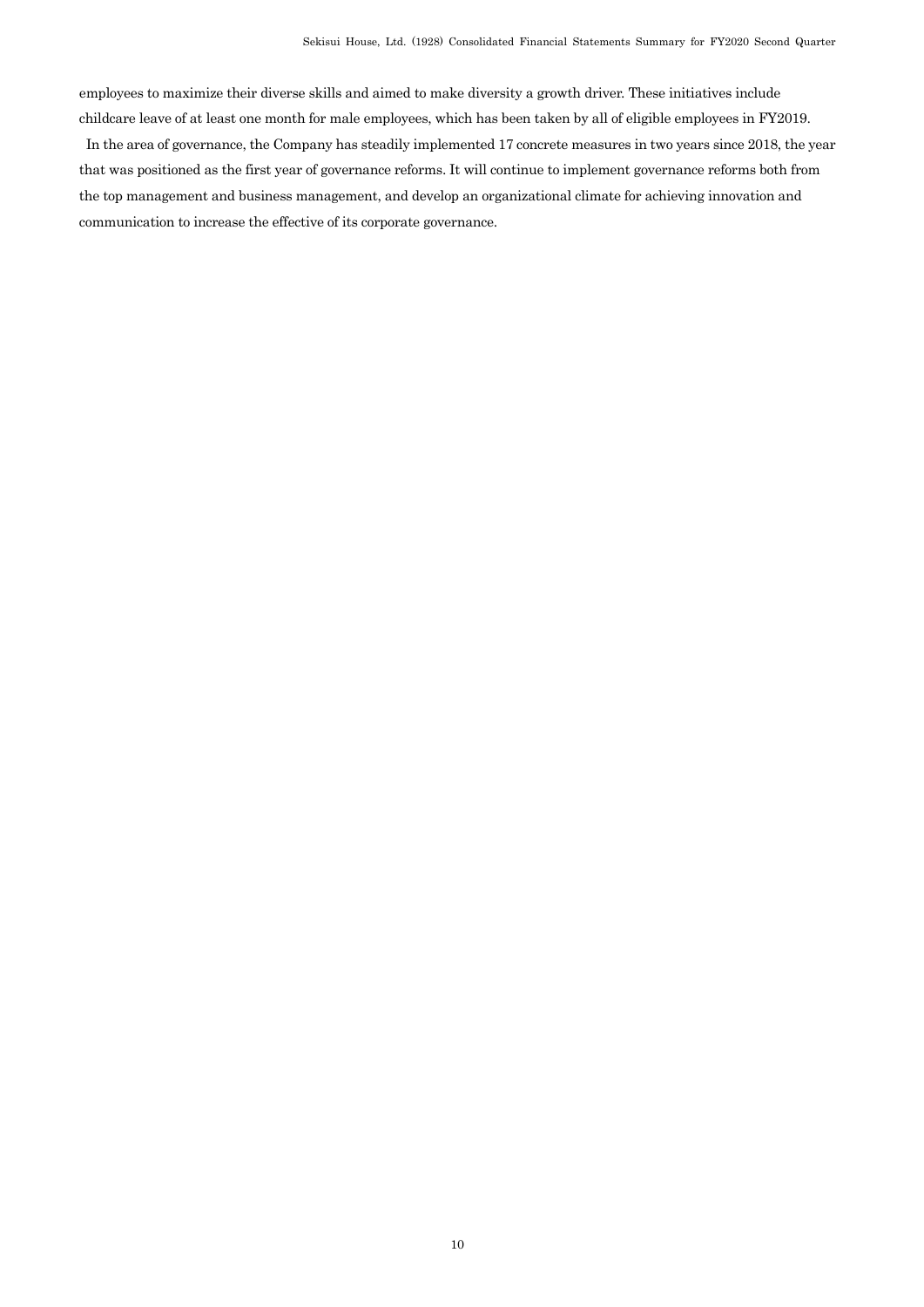## (2) Information Regarding Consolidated Financial Conditions

Total assets decreased by ¥47,484 million to ¥2,587,263 million at the end of the first six months of the consolidated fiscal year under review. This was primarily attributable to a decrease in cash and deposits due to payments of dividends and income taxes. Liabilities decreased by ¥60,072 million to ¥1,267,824 million, mainly due to the redemption of bonds and income taxes paid. Net assets increased by ¥12,588 million to ¥1,319,438 million as a result of posting profit attributable to owners of parent, which more than offset dividend payments and a decrease in translation adjustment.

## (3) Information Regarding Consolidated Results Forecast

## (i) Consolidated results forecast

The consolidated results forecast for the fiscal year ending January 31, 2021 was revised because of the Company's previous forecast on March 5, 2020. The revisions were made by considering the consolidated results for the first six months of the fiscal year under review and the situation of the order backlog of the respective business segment as well as the impact of the COVID-19 pandemic on sales activities mainly in the built-to-order business and the review of property sales plans in the overseas business.

|                                             | Net sales         | Ordinary income<br>Operating income |                   | Profit attributable to<br>owners of parent | Profit<br>per share |
|---------------------------------------------|-------------------|-------------------------------------|-------------------|--------------------------------------------|---------------------|
|                                             | $\angle$ millions | $\angle$ millions                   | $\angle$ millions | $\angle$ millions                          |                     |
| Initial plan (A)                            | 2,585,000         | 206,000                             | 205,000           | 137,000                                    | 202.52              |
| Revised plan for the current term (B)       | 2.415,000         | 175,000                             | 172,500           | 114,000                                    | 167.22              |
| Amount changed (B-A)                        | (170,000)         | (31,000)                            | (32,500)          | (23,000)                                   |                     |
| Change $(\%)$                               | $(6.6\%)$         | $(15.0\%)$                          | $(15.9\%)$        | $(16.8\%)$                                 |                     |
| Reference<br>Previous period results FY2019 | 2,415,186         | 205,256                             | 213,905           | 141,256                                    | 205.79              |

### (ii) Dividend forecast

By comprehensively considering the earnings of each fiscal year or cash flow situation and future business development, the Company strives to invest in growth and strengthen shareholder returns. As its basic policy, the Company set an average payout ratio of at least 40% as a medium-term target. Following recent changes in the operating environment, including the impact of the COVID-19 pandemic, the Company comprehensively considered investment in growth, its financial soundness to be secured and the level of shareholder return, including share repurchase. As a result, the Company decided to revise the dividend forecast for the fiscal year ending January 31, 2021, announced on March 5, 2020, as follows.

|                                       | Cash dividends per share |          |        |
|---------------------------------------|--------------------------|----------|--------|
|                                       | End of second quarter    | Year-end | Annual |
|                                       | ¥                        | ¥        | ¥      |
| Initial dividend plan                 | $45.00*$                 | 41.00    | 86.00  |
| Revised dividend plan                 |                          | 37.00    | 82.00  |
| Dividends to be paid in the current   | 45.00                    |          |        |
| fiscal year ending January 31, 2021   |                          |          |        |
| Dividends paid in the previous fiscal |                          | 41.00    | 81.00  |
| year ended January 31, 2020           | 40.00                    |          |        |

\*Including a commemorative dividend of ¥5.00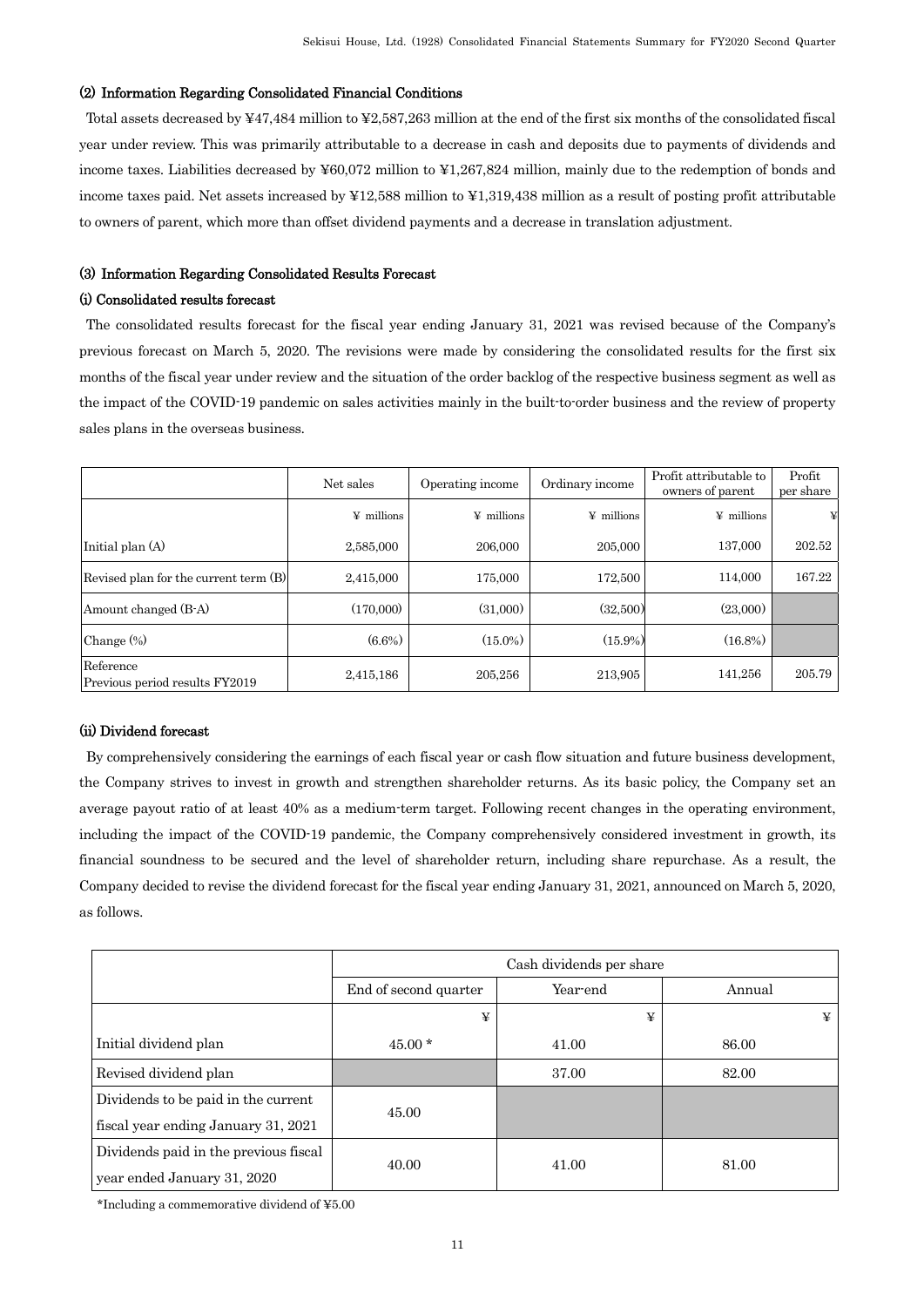# 2. Consolidated Quarterly Financial Statements and Notes

# (1) Consolidated Quarterly Balance Sheet

|                                                                                |                        | ¥ millions          |
|--------------------------------------------------------------------------------|------------------------|---------------------|
|                                                                                | As of January 31, 2020 | As of July 31, 2020 |
| Assets                                                                         |                        |                     |
| Current assets                                                                 |                        |                     |
| Cash and deposits                                                              | 584,635                | 545,106             |
| Notes receivable, accounts receivable from<br>completed construction contracts | 133,978                | 139,693             |
| Costs on uncompleted construction contracts                                    | 17,934                 | 15,507              |
| Buildings for sale                                                             | 342,594                | 360,506             |
| Land for sale in lots                                                          | 541,524                | 519,370             |
| Undeveloped land for sale                                                      | 94,827                 | 90,748              |
| Other inventories                                                              | 8,323                  | 7,865               |
| Other                                                                          | 93.374                 | 97,040              |
| Less allowance for doubtful accounts                                           | (1,186)                | (1, 198)            |
| Total current assets                                                           | 1,816,005              | 1,774,640           |
| Noncurrent assets                                                              |                        |                     |
| Property, plant and equipment                                                  |                        |                     |
| Buildings and structures                                                       | 179,449                | 186,522             |
| Machinery, equipment and vehicles                                              | 9,155                  | 8,770               |
| Land                                                                           | 284,769                | 284,194             |
| Construction in progress                                                       | 28,267                 | 25,968              |
| Other, net                                                                     | 8,914                  | 9,596               |
| Total property, plant and equipment                                            | 510,556                | 515,051             |
| Intangible assets                                                              | 18,661                 | 19,042              |
| Investments and other assets                                                   |                        |                     |
| Investment in securities                                                       | 157,715                | 165,545             |
| Long term loans receivable                                                     | 36.568                 | 18,497              |
| Asset for retirement benefits                                                  | 1,502                  | 1,580               |
| Deferred tax assets                                                            | 31,007                 | 28,049              |
| Other                                                                          | 63,218                 | 65,356              |
| Less allowance for doubtful accounts                                           | (486)                  | (501)               |
| Total investments and other assets                                             | 289,525                | 278,528             |
| Total noncurrent assets                                                        | 818,742                | 812,622             |
| Total assets                                                                   | 2,634,748              | 2,587,263           |
|                                                                                |                        |                     |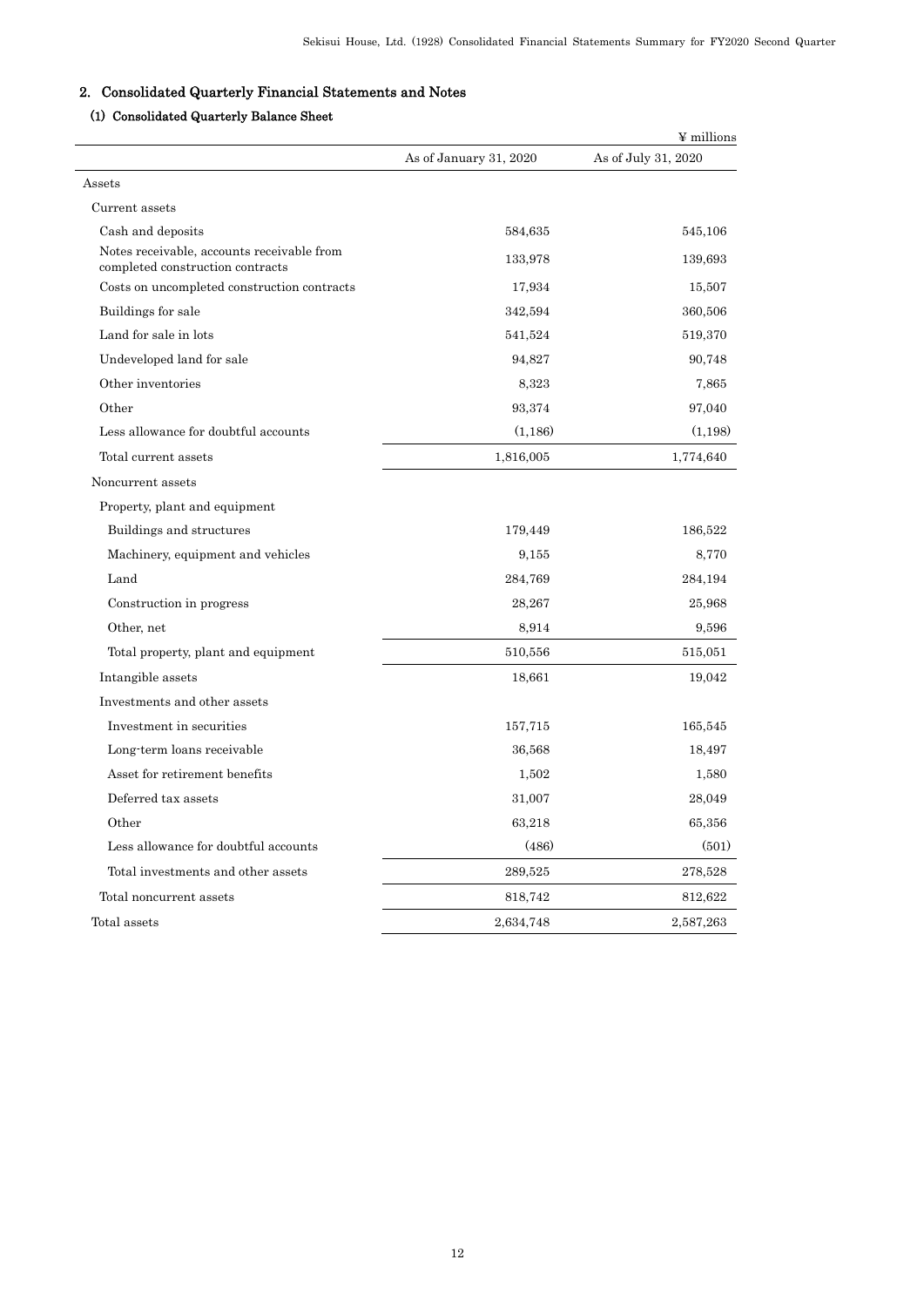|                                                                     |                        | ¥ millions          |
|---------------------------------------------------------------------|------------------------|---------------------|
|                                                                     | As of January 31, 2020 | As of July 31, 2020 |
| Liabilities                                                         |                        |                     |
| Current liabilities                                                 |                        |                     |
| Notes payable, accounts payable for<br>construction contracts       | 125,955                | 126,065             |
| Electronically recorded obligations operating                       | 93,594                 | 82,288              |
| Short-term loans                                                    | 166,486                | 178,952             |
| Short-term bonds                                                    | 15,000                 | 30,000              |
| Current portion of long-term loans payable                          | 18,693                 | 14,624              |
| Accrued income taxes                                                | 30,980                 | 17,179              |
| Advances received on construction contracts in<br>progress          | 241,805                | 235,970             |
| Accrued employees' bonuses                                          | 27,939                 | 20,759              |
| Accrued directors' and corporate auditors'<br>bonuses               | 1,523                  | 347                 |
| Provision for warranties for completed<br>construction              | 3,352                  | 3,356               |
| Other                                                               | 96,535                 | 86,227              |
| Total current liabilities                                           | 821,866                | 795,771             |
| Long-term liabilities                                               |                        |                     |
| Bonds payable                                                       | 200,000                | 170,000             |
| Long-term loans payable                                             | 178,928                | 177,811             |
| Guarantee deposits received                                         | 59,164                 | 59,255              |
| Deferred income taxes                                               | 2,179                  | 828                 |
| Accrued retirement benefits for directors and<br>corporate auditors | 1,107                  | 887                 |
| Liabilities for retirement benefits                                 | 49,414                 | 48,833              |
| Other                                                               | 15,236                 | 14,435              |
| Total long-term liabilities                                         | 506,030                | 472,052             |
| Total liabilities                                                   | 1,327,897              | 1,267,824           |
| Net assets                                                          |                        |                     |
| Shareholders' equity                                                |                        |                     |
| Common stock                                                        | 202,591                | 202,591             |
| Capital surplus                                                     | 258,994                | 258,992             |
| Retained earnings                                                   | 786,591                | 806,614             |
| Less treasury stock, at cost                                        | (13,668)               | (4,956)             |
| Total shareholders' equity                                          | 1,234,509              | 1,263,242           |
| Accumulated other comprehensive income                              |                        |                     |
| Net unrealized holding gain on securities                           | 39,894                 | 30,655              |
| Deferred (loss) gain on hedges                                      | (60)                   | (104)               |
| Translation adjustments                                             | 11,174                 | (112)               |
| Retirement benefits liability adjustments                           | (19,322)               | (16, 612)           |
| Total accumulated other comprehensive<br>income                     | 31,686                 | 13,826              |
| Stock subscription rights                                           | 609                    | 540                 |
| Non-controlling interests                                           | 40,044                 | 41,829              |
| Total net assets                                                    | 1,306,850              | 1,319,438           |
| Total liabilities and net assets                                    | 2,634,748              | 2,587,263           |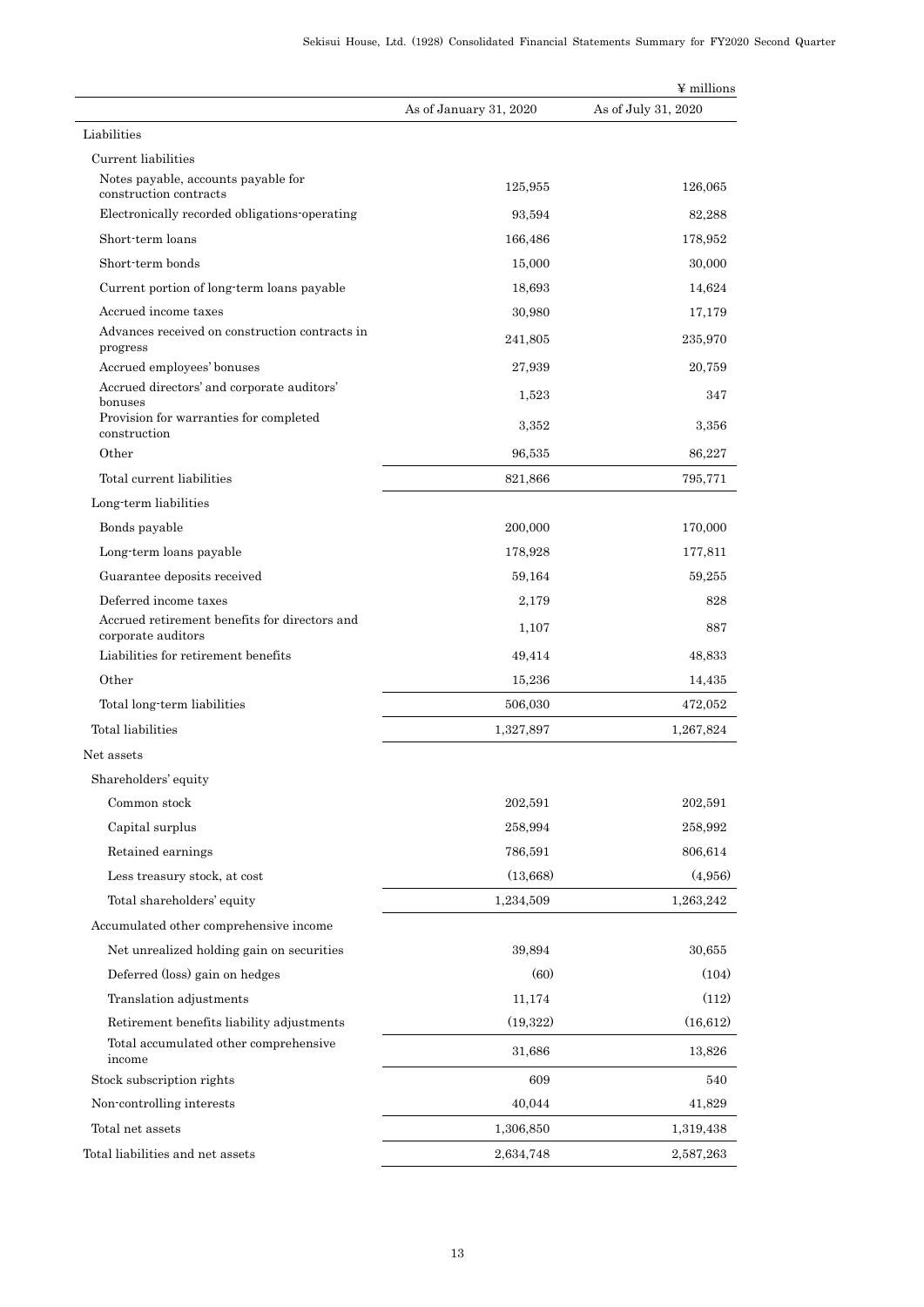# (2) Consolidated Quarterly Statement of Income and Consolidated Quarterly Statement of Comprehensive Income (Consolidated Quarterly Statement of Income)

# For the six months ended July 31, 2019 and 2020

|                                                  |                             | ¥ millions                   |
|--------------------------------------------------|-----------------------------|------------------------------|
|                                                  | Feb. 1, 2019- Jul. 31, 2019 | Feb. 1, 2020 - Jul. 31, 2020 |
| Net sales                                        | 1,207,835                   | 1,167,986                    |
| Cost of sales                                    | 962,400                     | 937,536                      |
| Gross profit                                     | 245,434                     | 230,450                      |
| Selling, general and administrative expenses     | 132,393                     | 137,805                      |
| Operating income                                 | 113,041                     | 92,644                       |
| Non-operating income                             |                             |                              |
| Interest income                                  | 1,150                       | 1,611                        |
| Dividends income                                 | 1,067                       | 1,092                        |
| Equity in earnings of affiliates                 | 5,773                       | 916                          |
| Other                                            | 1,348                       | 1,552                        |
| Total non-operating income                       | 9,339                       | 5,173                        |
| Non-operating expenses                           |                             |                              |
| Interest expenses                                | 2,942                       | 1,424                        |
| Foreign exchange losses                          | 819                         | 3,351                        |
| Other                                            | 2,065                       | 2,370                        |
| Total non-operating expenses                     | 5,826                       | 7,146                        |
| Ordinary income                                  | 116,554                     | 90,671                       |
| <b>Extraordinary</b> loss                        |                             |                              |
| Loss related to COVID-19                         |                             | 615                          |
| Loss on revaluation of investments in securities |                             | 411                          |
| Loss on sales or disposal of fixed assets        | 561                         | 379                          |
| Loss on impairment of fixed assets               | 272                         | 52                           |
| Total extraordinary losses                       | 833                         | 1,460                        |
| Profit before income taxes                       | 115,720                     | 89,210                       |
| Income taxes-current                             | 25,006                      | 22,470                       |
| Income taxes-deferred                            | 7,946                       | 3,876                        |
| Total income taxes                               | 32,952                      | 26,347                       |
| Profit                                           | 82,768                      | 62,863                       |
| Profit attributable to non-controlling interests | 5,323                       | 3,420                        |
| Profit attributable to owners of parent          | 77,444                      | 59,442                       |
|                                                  |                             |                              |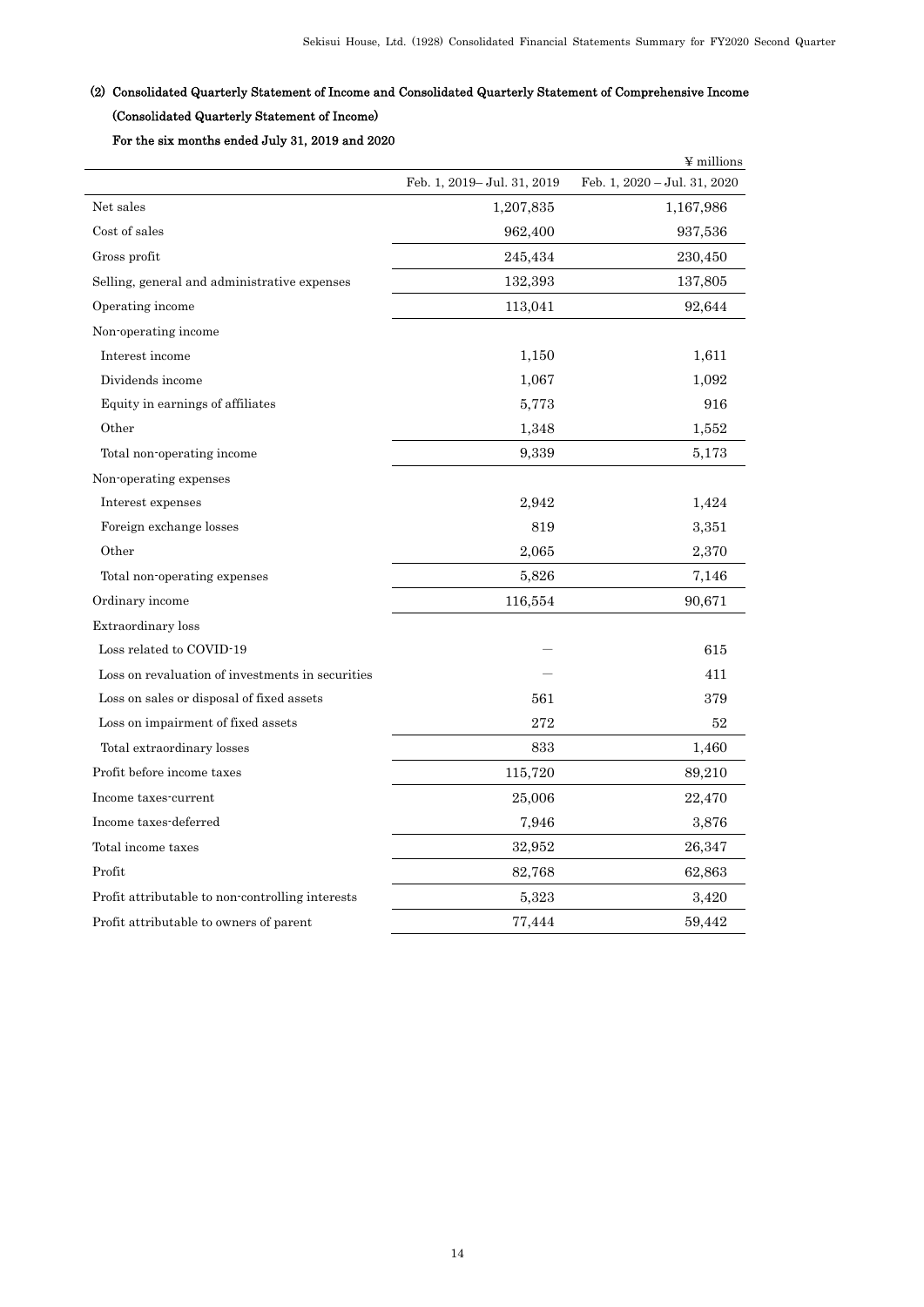## (Consolidated Quarterly Statement of Comprehensive Income)

# For the six months ended July 31, 2019 and 2020

|                                                                                              |                              | ¥ millions                   |
|----------------------------------------------------------------------------------------------|------------------------------|------------------------------|
|                                                                                              | Feb. 1, 2019 - Jul. 31, 2019 | Feb. 1, 2020 - Jul. 31, 2020 |
| Profit                                                                                       | 82,768                       | 62,863                       |
| Other comprehensive income                                                                   |                              |                              |
| Net unrealized holding gain (loss) on securities                                             | 1,351                        | (9,735)                      |
| Translation adjustments                                                                      | (14,303)                     | (10, 159)                    |
| Retirement benefits liability adjustments                                                    | (365)                        | 2,735                        |
| Share of other comprehensive gain (loss) of<br>affiliates accounted for by the equity method | (257)                        | (1,178)                      |
| Total other comprehensive income                                                             | (13,574)                     | (18, 337)                    |
| Comprehensive income                                                                         | 69,193                       | 44,525                       |
| Comprehensive income attributable to                                                         |                              |                              |
| Owners of the parent                                                                         | 63,862                       | 41,582                       |
| Non-controlling shareholders' interests                                                      | 5,331                        | 2,943                        |
|                                                                                              |                              |                              |

## (3) Notes to Consolidated Quarterly Financial Statements

# (Notes Regarding Assumption of a Going Concern)

Not applicable

## (Notes on Significant Changes in the Amount of Shareholders' Equity)

Not applicable